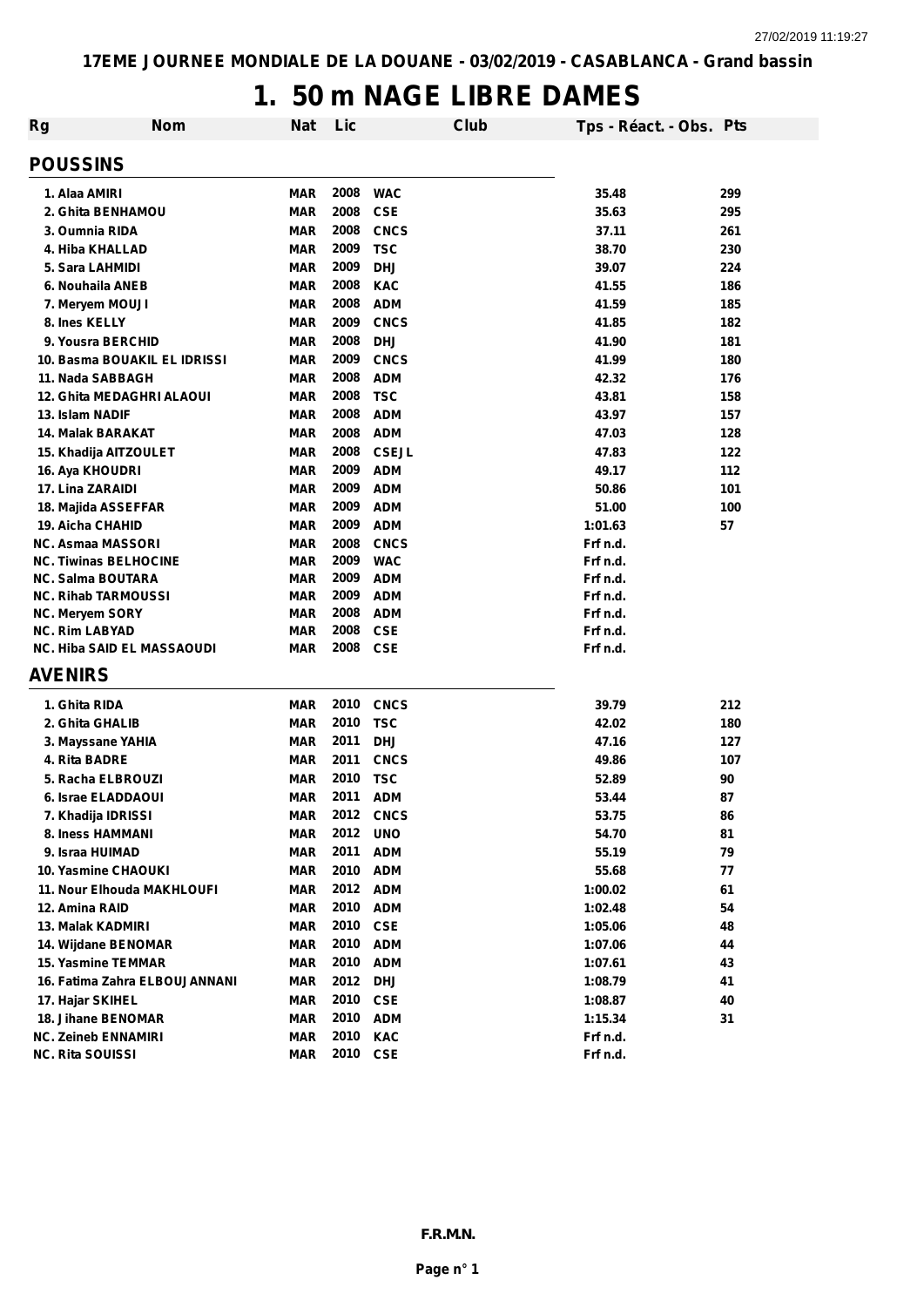## **2. 50 m NAGE LIBRE MESSIEURS**

| <b>BENJAMINS</b><br>2006<br>MAR<br>ADM<br>29.20<br>367<br>1. Saif Eddine CHOUAIBI<br>2006<br><b>CSE</b><br>2. Abdelhakim CHAFFAA<br>MAR<br>31.19<br>301<br>2007<br><b>WAC</b><br>32.56<br>264<br>3. Mohamed MALKI<br>MAR<br>2006<br><b>ADM</b><br>33.29<br>247<br>4. Yahya ZAGRI<br>MAR<br>2007<br>MAR<br><b>WAC</b><br>33.55<br>242<br>5. Ahmed Rayane NAMLY<br>2006<br>6. Achraf AKIL<br>MAR<br><b>CSEJL</b><br>34.01<br>232<br>2006<br><b>KAC</b><br>231<br>7. Othmane ANEB<br>MAR<br>34.06<br>2006<br><b>ASS</b><br>230<br>8. Mohammed ELHARRAK<br>MAR<br>34.12<br>2006<br>MAR<br><b>CSEJL</b><br>34.94<br>214<br>9. Ibrahim AIT ZOULET<br>2006<br><b>ADM</b><br><b>MAR</b><br>35.08<br>211<br>10. Mohammed Amine ASHIMDA<br>2006<br>11. Yacine MINSAF<br><b>MAR</b><br><b>CNCS</b><br>210<br>35.17<br>2006<br><b>MAR</b><br><b>CSE</b><br>35.51<br>204<br>12. Mohamed Ghali KHADRAOUI<br>2006<br>MAR<br><b>TSC</b><br>35.61<br>202<br>13. Mohamed Amine MOKRINI<br>2006<br><b>ADM</b><br>14. Mohamed Taha BOUCHANE<br>MAR<br>36.16<br>193<br>2007<br>15. Othman ZIANE<br><b>MAR</b><br><b>CNCS</b><br>36.42<br>189<br>MAR<br>2007<br><b>CSEJL</b><br>36.44<br>189<br>16. Ilyas KARAM<br>MAR<br>2006<br><b>DHJ</b><br>36.45<br>188<br>17. Ahmed Amine BELABBES<br><b>MAR</b><br>2007<br><b>CNCS</b><br>36.65<br>185<br>18. Ali EZZAKY<br>2006<br><b>MAR</b><br><b>ADM</b><br>36.84<br>182<br>19. Youssef YAHI<br>2006<br>20. Mohammed Reda DAKOUANE<br>MAR<br><b>CSE</b><br>178<br>37.15<br>2007<br><b>MAR</b><br><b>TSC</b><br>38.23<br>163<br>21. Diyaa LAFKIHI<br>2006<br><b>MAR</b><br><b>ADM</b><br>38.42<br>161<br>22. Mohamed ZOUBAIDI<br>2007<br><b>MAR</b><br><b>ADM</b><br>38.94<br>154<br>23. Hamza KOHAILA<br>2007<br><b>MAR</b><br><b>CNCS</b><br>38.99<br>154<br>24. Othmane TAJEDDINE<br>2006<br>25. Yasser REGRAGUI<br><b>MAR</b><br><b>CSEJL</b><br>39.28<br>150<br>MAR<br>2007<br><b>ADM</b><br>39.32<br>150<br>26. Rayane REGRAGUI<br>27. Adam FALIH<br>MAR<br>2007<br><b>CSEJL</b><br>40.04<br>142<br>2007<br><b>ADM</b><br>MAR<br>40.75<br>135<br>28. Abderrahmane RAID<br><b>MAR</b><br>2006<br><b>ADM</b><br>41.33<br>129<br>29. Anass HASSANI ALAOUI<br><b>MAR</b><br>2006<br><b>ADM</b><br>43.34<br>112<br>30. Ziad ALAOUI BALGHITI<br><b>MAR</b><br>2007<br><b>ADM</b><br>43.69<br>109<br>31. Mustapha ASHIMDA<br>2006<br><b>MAR</b><br><b>ADM</b><br>49.34<br>76<br>32. Saad BOUTARA<br><b>NC. Adam TIMOUYASSE</b><br>2006<br><b>DHJ</b><br>Frf n.d.<br>MAR<br><b>MAR</b><br>2007<br><b>CNCS</b><br><b>NC. Ismail EL BOUZKRI</b><br>Frf n.d.<br><b>MAR</b><br>2007<br>NC. Mohamed Ayoub AIT BENTALEB<br><b>CKM</b><br>Frf n.d.<br>2007<br><b>NC. Mohamed KELLA</b><br>MAR<br><b>ADM</b><br>Frf n.d.<br>2006<br><b>ADM</b><br><b>NC. Saad ELYOUSFI</b><br><b>MAR</b><br>Frf n.d.<br><b>AVENIRS</b><br>1. Ahmed Ali NAMLY<br>MAR<br><b>2010 CNCS</b><br>38.50<br>160<br>2010<br>2. Yahya AKKAR<br><b>ADM</b><br>41.98<br>123<br>MAR<br>2011<br>3. Mohammed Amine MIRHLAMI<br><b>DHJ</b><br>42.76<br>116<br>MAR<br>2010<br>4. Adam BCHIRI<br><b>ADM</b><br>103<br>MAR<br>44.47<br>2011<br><b>ADM</b><br>97<br>5. Anas HAMMOUDA<br>MAR<br>45.42<br>2010<br><b>ADM</b><br>MAR<br>46.10<br>93<br>6. Ilyass REGRAGUI<br>2010<br><b>CNCS</b><br>MAR<br>46.41<br>91<br>7. Mohamed Amir TOUMI<br>2010<br><b>CSEJL</b><br>8. Anas KARAM<br>MAR<br>46.98<br>88<br>2011<br><b>TSC</b><br>9. Jad ATIF<br>MAR<br>47.64<br>84<br><b>CNCS</b><br>10. Yahya RADELLAH<br><b>MAR</b><br>2010<br>49.85<br>73<br>11. Amir LYAMANI<br>MAR<br>2012<br><b>CSE</b><br>52.66<br>62<br>2010<br><b>ADM</b><br>59<br><b>12. Anas HASSANINE</b><br>MAR<br>53.47<br>13. Nabil MANA<br>MAR<br>2010<br><b>TSC</b><br>53.89<br>58<br><b>14. Mohamed Amir NOUARA</b><br>MAR<br>2010<br><b>ADM</b><br>54.74<br>55<br>2010<br><b>ADM</b><br>MAR<br>55.85<br>52<br>15. Rayyane SABER<br>2011<br><b>ADM</b><br>56.81<br>49<br><b>16. Ali ELYOUSFI</b><br>MAR<br>2010<br>17. Mohamed Hakim BENAQQA<br>MAR<br><b>DHJ</b><br>58.60<br>45<br>F.R.M.N.<br>Page n° 2 | <b>Nom</b><br>Rg | <b>Nat</b> | Lic | Club | Tps - Réact. - Obs. Pts |  |
|-------------------------------------------------------------------------------------------------------------------------------------------------------------------------------------------------------------------------------------------------------------------------------------------------------------------------------------------------------------------------------------------------------------------------------------------------------------------------------------------------------------------------------------------------------------------------------------------------------------------------------------------------------------------------------------------------------------------------------------------------------------------------------------------------------------------------------------------------------------------------------------------------------------------------------------------------------------------------------------------------------------------------------------------------------------------------------------------------------------------------------------------------------------------------------------------------------------------------------------------------------------------------------------------------------------------------------------------------------------------------------------------------------------------------------------------------------------------------------------------------------------------------------------------------------------------------------------------------------------------------------------------------------------------------------------------------------------------------------------------------------------------------------------------------------------------------------------------------------------------------------------------------------------------------------------------------------------------------------------------------------------------------------------------------------------------------------------------------------------------------------------------------------------------------------------------------------------------------------------------------------------------------------------------------------------------------------------------------------------------------------------------------------------------------------------------------------------------------------------------------------------------------------------------------------------------------------------------------------------------------------------------------------------------------------------------------------------------------------------------------------------------------------------------------------------------------------------------------------------------------------------------------------------------------------------------------------------------------------------------------------------------------------------------------------------------------------------------------------------------------------------------------------------------------------------------------------------------------------------------------------------------------------------------------------------------------------------------------------------------------------------------------------------------------------------------------------------------------------------------------------------------------------------------------------------------------------------------------------------------------------------------------------------------------------------------------------------------------------------------------------------------------------------------------------------------------------------------------------------------------------------------------------------------------------------------------------------------------------------------------------------------------------------------------------|------------------|------------|-----|------|-------------------------|--|
|                                                                                                                                                                                                                                                                                                                                                                                                                                                                                                                                                                                                                                                                                                                                                                                                                                                                                                                                                                                                                                                                                                                                                                                                                                                                                                                                                                                                                                                                                                                                                                                                                                                                                                                                                                                                                                                                                                                                                                                                                                                                                                                                                                                                                                                                                                                                                                                                                                                                                                                                                                                                                                                                                                                                                                                                                                                                                                                                                                                                                                                                                                                                                                                                                                                                                                                                                                                                                                                                                                                                                                                                                                                                                                                                                                                                                                                                                                                                                                                                                                                       |                  |            |     |      |                         |  |
|                                                                                                                                                                                                                                                                                                                                                                                                                                                                                                                                                                                                                                                                                                                                                                                                                                                                                                                                                                                                                                                                                                                                                                                                                                                                                                                                                                                                                                                                                                                                                                                                                                                                                                                                                                                                                                                                                                                                                                                                                                                                                                                                                                                                                                                                                                                                                                                                                                                                                                                                                                                                                                                                                                                                                                                                                                                                                                                                                                                                                                                                                                                                                                                                                                                                                                                                                                                                                                                                                                                                                                                                                                                                                                                                                                                                                                                                                                                                                                                                                                                       |                  |            |     |      |                         |  |
|                                                                                                                                                                                                                                                                                                                                                                                                                                                                                                                                                                                                                                                                                                                                                                                                                                                                                                                                                                                                                                                                                                                                                                                                                                                                                                                                                                                                                                                                                                                                                                                                                                                                                                                                                                                                                                                                                                                                                                                                                                                                                                                                                                                                                                                                                                                                                                                                                                                                                                                                                                                                                                                                                                                                                                                                                                                                                                                                                                                                                                                                                                                                                                                                                                                                                                                                                                                                                                                                                                                                                                                                                                                                                                                                                                                                                                                                                                                                                                                                                                                       |                  |            |     |      |                         |  |
|                                                                                                                                                                                                                                                                                                                                                                                                                                                                                                                                                                                                                                                                                                                                                                                                                                                                                                                                                                                                                                                                                                                                                                                                                                                                                                                                                                                                                                                                                                                                                                                                                                                                                                                                                                                                                                                                                                                                                                                                                                                                                                                                                                                                                                                                                                                                                                                                                                                                                                                                                                                                                                                                                                                                                                                                                                                                                                                                                                                                                                                                                                                                                                                                                                                                                                                                                                                                                                                                                                                                                                                                                                                                                                                                                                                                                                                                                                                                                                                                                                                       |                  |            |     |      |                         |  |
|                                                                                                                                                                                                                                                                                                                                                                                                                                                                                                                                                                                                                                                                                                                                                                                                                                                                                                                                                                                                                                                                                                                                                                                                                                                                                                                                                                                                                                                                                                                                                                                                                                                                                                                                                                                                                                                                                                                                                                                                                                                                                                                                                                                                                                                                                                                                                                                                                                                                                                                                                                                                                                                                                                                                                                                                                                                                                                                                                                                                                                                                                                                                                                                                                                                                                                                                                                                                                                                                                                                                                                                                                                                                                                                                                                                                                                                                                                                                                                                                                                                       |                  |            |     |      |                         |  |
|                                                                                                                                                                                                                                                                                                                                                                                                                                                                                                                                                                                                                                                                                                                                                                                                                                                                                                                                                                                                                                                                                                                                                                                                                                                                                                                                                                                                                                                                                                                                                                                                                                                                                                                                                                                                                                                                                                                                                                                                                                                                                                                                                                                                                                                                                                                                                                                                                                                                                                                                                                                                                                                                                                                                                                                                                                                                                                                                                                                                                                                                                                                                                                                                                                                                                                                                                                                                                                                                                                                                                                                                                                                                                                                                                                                                                                                                                                                                                                                                                                                       |                  |            |     |      |                         |  |
|                                                                                                                                                                                                                                                                                                                                                                                                                                                                                                                                                                                                                                                                                                                                                                                                                                                                                                                                                                                                                                                                                                                                                                                                                                                                                                                                                                                                                                                                                                                                                                                                                                                                                                                                                                                                                                                                                                                                                                                                                                                                                                                                                                                                                                                                                                                                                                                                                                                                                                                                                                                                                                                                                                                                                                                                                                                                                                                                                                                                                                                                                                                                                                                                                                                                                                                                                                                                                                                                                                                                                                                                                                                                                                                                                                                                                                                                                                                                                                                                                                                       |                  |            |     |      |                         |  |
|                                                                                                                                                                                                                                                                                                                                                                                                                                                                                                                                                                                                                                                                                                                                                                                                                                                                                                                                                                                                                                                                                                                                                                                                                                                                                                                                                                                                                                                                                                                                                                                                                                                                                                                                                                                                                                                                                                                                                                                                                                                                                                                                                                                                                                                                                                                                                                                                                                                                                                                                                                                                                                                                                                                                                                                                                                                                                                                                                                                                                                                                                                                                                                                                                                                                                                                                                                                                                                                                                                                                                                                                                                                                                                                                                                                                                                                                                                                                                                                                                                                       |                  |            |     |      |                         |  |
|                                                                                                                                                                                                                                                                                                                                                                                                                                                                                                                                                                                                                                                                                                                                                                                                                                                                                                                                                                                                                                                                                                                                                                                                                                                                                                                                                                                                                                                                                                                                                                                                                                                                                                                                                                                                                                                                                                                                                                                                                                                                                                                                                                                                                                                                                                                                                                                                                                                                                                                                                                                                                                                                                                                                                                                                                                                                                                                                                                                                                                                                                                                                                                                                                                                                                                                                                                                                                                                                                                                                                                                                                                                                                                                                                                                                                                                                                                                                                                                                                                                       |                  |            |     |      |                         |  |
|                                                                                                                                                                                                                                                                                                                                                                                                                                                                                                                                                                                                                                                                                                                                                                                                                                                                                                                                                                                                                                                                                                                                                                                                                                                                                                                                                                                                                                                                                                                                                                                                                                                                                                                                                                                                                                                                                                                                                                                                                                                                                                                                                                                                                                                                                                                                                                                                                                                                                                                                                                                                                                                                                                                                                                                                                                                                                                                                                                                                                                                                                                                                                                                                                                                                                                                                                                                                                                                                                                                                                                                                                                                                                                                                                                                                                                                                                                                                                                                                                                                       |                  |            |     |      |                         |  |
|                                                                                                                                                                                                                                                                                                                                                                                                                                                                                                                                                                                                                                                                                                                                                                                                                                                                                                                                                                                                                                                                                                                                                                                                                                                                                                                                                                                                                                                                                                                                                                                                                                                                                                                                                                                                                                                                                                                                                                                                                                                                                                                                                                                                                                                                                                                                                                                                                                                                                                                                                                                                                                                                                                                                                                                                                                                                                                                                                                                                                                                                                                                                                                                                                                                                                                                                                                                                                                                                                                                                                                                                                                                                                                                                                                                                                                                                                                                                                                                                                                                       |                  |            |     |      |                         |  |
|                                                                                                                                                                                                                                                                                                                                                                                                                                                                                                                                                                                                                                                                                                                                                                                                                                                                                                                                                                                                                                                                                                                                                                                                                                                                                                                                                                                                                                                                                                                                                                                                                                                                                                                                                                                                                                                                                                                                                                                                                                                                                                                                                                                                                                                                                                                                                                                                                                                                                                                                                                                                                                                                                                                                                                                                                                                                                                                                                                                                                                                                                                                                                                                                                                                                                                                                                                                                                                                                                                                                                                                                                                                                                                                                                                                                                                                                                                                                                                                                                                                       |                  |            |     |      |                         |  |
|                                                                                                                                                                                                                                                                                                                                                                                                                                                                                                                                                                                                                                                                                                                                                                                                                                                                                                                                                                                                                                                                                                                                                                                                                                                                                                                                                                                                                                                                                                                                                                                                                                                                                                                                                                                                                                                                                                                                                                                                                                                                                                                                                                                                                                                                                                                                                                                                                                                                                                                                                                                                                                                                                                                                                                                                                                                                                                                                                                                                                                                                                                                                                                                                                                                                                                                                                                                                                                                                                                                                                                                                                                                                                                                                                                                                                                                                                                                                                                                                                                                       |                  |            |     |      |                         |  |
|                                                                                                                                                                                                                                                                                                                                                                                                                                                                                                                                                                                                                                                                                                                                                                                                                                                                                                                                                                                                                                                                                                                                                                                                                                                                                                                                                                                                                                                                                                                                                                                                                                                                                                                                                                                                                                                                                                                                                                                                                                                                                                                                                                                                                                                                                                                                                                                                                                                                                                                                                                                                                                                                                                                                                                                                                                                                                                                                                                                                                                                                                                                                                                                                                                                                                                                                                                                                                                                                                                                                                                                                                                                                                                                                                                                                                                                                                                                                                                                                                                                       |                  |            |     |      |                         |  |
|                                                                                                                                                                                                                                                                                                                                                                                                                                                                                                                                                                                                                                                                                                                                                                                                                                                                                                                                                                                                                                                                                                                                                                                                                                                                                                                                                                                                                                                                                                                                                                                                                                                                                                                                                                                                                                                                                                                                                                                                                                                                                                                                                                                                                                                                                                                                                                                                                                                                                                                                                                                                                                                                                                                                                                                                                                                                                                                                                                                                                                                                                                                                                                                                                                                                                                                                                                                                                                                                                                                                                                                                                                                                                                                                                                                                                                                                                                                                                                                                                                                       |                  |            |     |      |                         |  |
|                                                                                                                                                                                                                                                                                                                                                                                                                                                                                                                                                                                                                                                                                                                                                                                                                                                                                                                                                                                                                                                                                                                                                                                                                                                                                                                                                                                                                                                                                                                                                                                                                                                                                                                                                                                                                                                                                                                                                                                                                                                                                                                                                                                                                                                                                                                                                                                                                                                                                                                                                                                                                                                                                                                                                                                                                                                                                                                                                                                                                                                                                                                                                                                                                                                                                                                                                                                                                                                                                                                                                                                                                                                                                                                                                                                                                                                                                                                                                                                                                                                       |                  |            |     |      |                         |  |
|                                                                                                                                                                                                                                                                                                                                                                                                                                                                                                                                                                                                                                                                                                                                                                                                                                                                                                                                                                                                                                                                                                                                                                                                                                                                                                                                                                                                                                                                                                                                                                                                                                                                                                                                                                                                                                                                                                                                                                                                                                                                                                                                                                                                                                                                                                                                                                                                                                                                                                                                                                                                                                                                                                                                                                                                                                                                                                                                                                                                                                                                                                                                                                                                                                                                                                                                                                                                                                                                                                                                                                                                                                                                                                                                                                                                                                                                                                                                                                                                                                                       |                  |            |     |      |                         |  |
|                                                                                                                                                                                                                                                                                                                                                                                                                                                                                                                                                                                                                                                                                                                                                                                                                                                                                                                                                                                                                                                                                                                                                                                                                                                                                                                                                                                                                                                                                                                                                                                                                                                                                                                                                                                                                                                                                                                                                                                                                                                                                                                                                                                                                                                                                                                                                                                                                                                                                                                                                                                                                                                                                                                                                                                                                                                                                                                                                                                                                                                                                                                                                                                                                                                                                                                                                                                                                                                                                                                                                                                                                                                                                                                                                                                                                                                                                                                                                                                                                                                       |                  |            |     |      |                         |  |
|                                                                                                                                                                                                                                                                                                                                                                                                                                                                                                                                                                                                                                                                                                                                                                                                                                                                                                                                                                                                                                                                                                                                                                                                                                                                                                                                                                                                                                                                                                                                                                                                                                                                                                                                                                                                                                                                                                                                                                                                                                                                                                                                                                                                                                                                                                                                                                                                                                                                                                                                                                                                                                                                                                                                                                                                                                                                                                                                                                                                                                                                                                                                                                                                                                                                                                                                                                                                                                                                                                                                                                                                                                                                                                                                                                                                                                                                                                                                                                                                                                                       |                  |            |     |      |                         |  |
|                                                                                                                                                                                                                                                                                                                                                                                                                                                                                                                                                                                                                                                                                                                                                                                                                                                                                                                                                                                                                                                                                                                                                                                                                                                                                                                                                                                                                                                                                                                                                                                                                                                                                                                                                                                                                                                                                                                                                                                                                                                                                                                                                                                                                                                                                                                                                                                                                                                                                                                                                                                                                                                                                                                                                                                                                                                                                                                                                                                                                                                                                                                                                                                                                                                                                                                                                                                                                                                                                                                                                                                                                                                                                                                                                                                                                                                                                                                                                                                                                                                       |                  |            |     |      |                         |  |
|                                                                                                                                                                                                                                                                                                                                                                                                                                                                                                                                                                                                                                                                                                                                                                                                                                                                                                                                                                                                                                                                                                                                                                                                                                                                                                                                                                                                                                                                                                                                                                                                                                                                                                                                                                                                                                                                                                                                                                                                                                                                                                                                                                                                                                                                                                                                                                                                                                                                                                                                                                                                                                                                                                                                                                                                                                                                                                                                                                                                                                                                                                                                                                                                                                                                                                                                                                                                                                                                                                                                                                                                                                                                                                                                                                                                                                                                                                                                                                                                                                                       |                  |            |     |      |                         |  |
|                                                                                                                                                                                                                                                                                                                                                                                                                                                                                                                                                                                                                                                                                                                                                                                                                                                                                                                                                                                                                                                                                                                                                                                                                                                                                                                                                                                                                                                                                                                                                                                                                                                                                                                                                                                                                                                                                                                                                                                                                                                                                                                                                                                                                                                                                                                                                                                                                                                                                                                                                                                                                                                                                                                                                                                                                                                                                                                                                                                                                                                                                                                                                                                                                                                                                                                                                                                                                                                                                                                                                                                                                                                                                                                                                                                                                                                                                                                                                                                                                                                       |                  |            |     |      |                         |  |
|                                                                                                                                                                                                                                                                                                                                                                                                                                                                                                                                                                                                                                                                                                                                                                                                                                                                                                                                                                                                                                                                                                                                                                                                                                                                                                                                                                                                                                                                                                                                                                                                                                                                                                                                                                                                                                                                                                                                                                                                                                                                                                                                                                                                                                                                                                                                                                                                                                                                                                                                                                                                                                                                                                                                                                                                                                                                                                                                                                                                                                                                                                                                                                                                                                                                                                                                                                                                                                                                                                                                                                                                                                                                                                                                                                                                                                                                                                                                                                                                                                                       |                  |            |     |      |                         |  |
|                                                                                                                                                                                                                                                                                                                                                                                                                                                                                                                                                                                                                                                                                                                                                                                                                                                                                                                                                                                                                                                                                                                                                                                                                                                                                                                                                                                                                                                                                                                                                                                                                                                                                                                                                                                                                                                                                                                                                                                                                                                                                                                                                                                                                                                                                                                                                                                                                                                                                                                                                                                                                                                                                                                                                                                                                                                                                                                                                                                                                                                                                                                                                                                                                                                                                                                                                                                                                                                                                                                                                                                                                                                                                                                                                                                                                                                                                                                                                                                                                                                       |                  |            |     |      |                         |  |
|                                                                                                                                                                                                                                                                                                                                                                                                                                                                                                                                                                                                                                                                                                                                                                                                                                                                                                                                                                                                                                                                                                                                                                                                                                                                                                                                                                                                                                                                                                                                                                                                                                                                                                                                                                                                                                                                                                                                                                                                                                                                                                                                                                                                                                                                                                                                                                                                                                                                                                                                                                                                                                                                                                                                                                                                                                                                                                                                                                                                                                                                                                                                                                                                                                                                                                                                                                                                                                                                                                                                                                                                                                                                                                                                                                                                                                                                                                                                                                                                                                                       |                  |            |     |      |                         |  |
|                                                                                                                                                                                                                                                                                                                                                                                                                                                                                                                                                                                                                                                                                                                                                                                                                                                                                                                                                                                                                                                                                                                                                                                                                                                                                                                                                                                                                                                                                                                                                                                                                                                                                                                                                                                                                                                                                                                                                                                                                                                                                                                                                                                                                                                                                                                                                                                                                                                                                                                                                                                                                                                                                                                                                                                                                                                                                                                                                                                                                                                                                                                                                                                                                                                                                                                                                                                                                                                                                                                                                                                                                                                                                                                                                                                                                                                                                                                                                                                                                                                       |                  |            |     |      |                         |  |
|                                                                                                                                                                                                                                                                                                                                                                                                                                                                                                                                                                                                                                                                                                                                                                                                                                                                                                                                                                                                                                                                                                                                                                                                                                                                                                                                                                                                                                                                                                                                                                                                                                                                                                                                                                                                                                                                                                                                                                                                                                                                                                                                                                                                                                                                                                                                                                                                                                                                                                                                                                                                                                                                                                                                                                                                                                                                                                                                                                                                                                                                                                                                                                                                                                                                                                                                                                                                                                                                                                                                                                                                                                                                                                                                                                                                                                                                                                                                                                                                                                                       |                  |            |     |      |                         |  |
|                                                                                                                                                                                                                                                                                                                                                                                                                                                                                                                                                                                                                                                                                                                                                                                                                                                                                                                                                                                                                                                                                                                                                                                                                                                                                                                                                                                                                                                                                                                                                                                                                                                                                                                                                                                                                                                                                                                                                                                                                                                                                                                                                                                                                                                                                                                                                                                                                                                                                                                                                                                                                                                                                                                                                                                                                                                                                                                                                                                                                                                                                                                                                                                                                                                                                                                                                                                                                                                                                                                                                                                                                                                                                                                                                                                                                                                                                                                                                                                                                                                       |                  |            |     |      |                         |  |
|                                                                                                                                                                                                                                                                                                                                                                                                                                                                                                                                                                                                                                                                                                                                                                                                                                                                                                                                                                                                                                                                                                                                                                                                                                                                                                                                                                                                                                                                                                                                                                                                                                                                                                                                                                                                                                                                                                                                                                                                                                                                                                                                                                                                                                                                                                                                                                                                                                                                                                                                                                                                                                                                                                                                                                                                                                                                                                                                                                                                                                                                                                                                                                                                                                                                                                                                                                                                                                                                                                                                                                                                                                                                                                                                                                                                                                                                                                                                                                                                                                                       |                  |            |     |      |                         |  |
|                                                                                                                                                                                                                                                                                                                                                                                                                                                                                                                                                                                                                                                                                                                                                                                                                                                                                                                                                                                                                                                                                                                                                                                                                                                                                                                                                                                                                                                                                                                                                                                                                                                                                                                                                                                                                                                                                                                                                                                                                                                                                                                                                                                                                                                                                                                                                                                                                                                                                                                                                                                                                                                                                                                                                                                                                                                                                                                                                                                                                                                                                                                                                                                                                                                                                                                                                                                                                                                                                                                                                                                                                                                                                                                                                                                                                                                                                                                                                                                                                                                       |                  |            |     |      |                         |  |
|                                                                                                                                                                                                                                                                                                                                                                                                                                                                                                                                                                                                                                                                                                                                                                                                                                                                                                                                                                                                                                                                                                                                                                                                                                                                                                                                                                                                                                                                                                                                                                                                                                                                                                                                                                                                                                                                                                                                                                                                                                                                                                                                                                                                                                                                                                                                                                                                                                                                                                                                                                                                                                                                                                                                                                                                                                                                                                                                                                                                                                                                                                                                                                                                                                                                                                                                                                                                                                                                                                                                                                                                                                                                                                                                                                                                                                                                                                                                                                                                                                                       |                  |            |     |      |                         |  |
|                                                                                                                                                                                                                                                                                                                                                                                                                                                                                                                                                                                                                                                                                                                                                                                                                                                                                                                                                                                                                                                                                                                                                                                                                                                                                                                                                                                                                                                                                                                                                                                                                                                                                                                                                                                                                                                                                                                                                                                                                                                                                                                                                                                                                                                                                                                                                                                                                                                                                                                                                                                                                                                                                                                                                                                                                                                                                                                                                                                                                                                                                                                                                                                                                                                                                                                                                                                                                                                                                                                                                                                                                                                                                                                                                                                                                                                                                                                                                                                                                                                       |                  |            |     |      |                         |  |
|                                                                                                                                                                                                                                                                                                                                                                                                                                                                                                                                                                                                                                                                                                                                                                                                                                                                                                                                                                                                                                                                                                                                                                                                                                                                                                                                                                                                                                                                                                                                                                                                                                                                                                                                                                                                                                                                                                                                                                                                                                                                                                                                                                                                                                                                                                                                                                                                                                                                                                                                                                                                                                                                                                                                                                                                                                                                                                                                                                                                                                                                                                                                                                                                                                                                                                                                                                                                                                                                                                                                                                                                                                                                                                                                                                                                                                                                                                                                                                                                                                                       |                  |            |     |      |                         |  |
|                                                                                                                                                                                                                                                                                                                                                                                                                                                                                                                                                                                                                                                                                                                                                                                                                                                                                                                                                                                                                                                                                                                                                                                                                                                                                                                                                                                                                                                                                                                                                                                                                                                                                                                                                                                                                                                                                                                                                                                                                                                                                                                                                                                                                                                                                                                                                                                                                                                                                                                                                                                                                                                                                                                                                                                                                                                                                                                                                                                                                                                                                                                                                                                                                                                                                                                                                                                                                                                                                                                                                                                                                                                                                                                                                                                                                                                                                                                                                                                                                                                       |                  |            |     |      |                         |  |
|                                                                                                                                                                                                                                                                                                                                                                                                                                                                                                                                                                                                                                                                                                                                                                                                                                                                                                                                                                                                                                                                                                                                                                                                                                                                                                                                                                                                                                                                                                                                                                                                                                                                                                                                                                                                                                                                                                                                                                                                                                                                                                                                                                                                                                                                                                                                                                                                                                                                                                                                                                                                                                                                                                                                                                                                                                                                                                                                                                                                                                                                                                                                                                                                                                                                                                                                                                                                                                                                                                                                                                                                                                                                                                                                                                                                                                                                                                                                                                                                                                                       |                  |            |     |      |                         |  |
|                                                                                                                                                                                                                                                                                                                                                                                                                                                                                                                                                                                                                                                                                                                                                                                                                                                                                                                                                                                                                                                                                                                                                                                                                                                                                                                                                                                                                                                                                                                                                                                                                                                                                                                                                                                                                                                                                                                                                                                                                                                                                                                                                                                                                                                                                                                                                                                                                                                                                                                                                                                                                                                                                                                                                                                                                                                                                                                                                                                                                                                                                                                                                                                                                                                                                                                                                                                                                                                                                                                                                                                                                                                                                                                                                                                                                                                                                                                                                                                                                                                       |                  |            |     |      |                         |  |
|                                                                                                                                                                                                                                                                                                                                                                                                                                                                                                                                                                                                                                                                                                                                                                                                                                                                                                                                                                                                                                                                                                                                                                                                                                                                                                                                                                                                                                                                                                                                                                                                                                                                                                                                                                                                                                                                                                                                                                                                                                                                                                                                                                                                                                                                                                                                                                                                                                                                                                                                                                                                                                                                                                                                                                                                                                                                                                                                                                                                                                                                                                                                                                                                                                                                                                                                                                                                                                                                                                                                                                                                                                                                                                                                                                                                                                                                                                                                                                                                                                                       |                  |            |     |      |                         |  |
|                                                                                                                                                                                                                                                                                                                                                                                                                                                                                                                                                                                                                                                                                                                                                                                                                                                                                                                                                                                                                                                                                                                                                                                                                                                                                                                                                                                                                                                                                                                                                                                                                                                                                                                                                                                                                                                                                                                                                                                                                                                                                                                                                                                                                                                                                                                                                                                                                                                                                                                                                                                                                                                                                                                                                                                                                                                                                                                                                                                                                                                                                                                                                                                                                                                                                                                                                                                                                                                                                                                                                                                                                                                                                                                                                                                                                                                                                                                                                                                                                                                       |                  |            |     |      |                         |  |
|                                                                                                                                                                                                                                                                                                                                                                                                                                                                                                                                                                                                                                                                                                                                                                                                                                                                                                                                                                                                                                                                                                                                                                                                                                                                                                                                                                                                                                                                                                                                                                                                                                                                                                                                                                                                                                                                                                                                                                                                                                                                                                                                                                                                                                                                                                                                                                                                                                                                                                                                                                                                                                                                                                                                                                                                                                                                                                                                                                                                                                                                                                                                                                                                                                                                                                                                                                                                                                                                                                                                                                                                                                                                                                                                                                                                                                                                                                                                                                                                                                                       |                  |            |     |      |                         |  |
|                                                                                                                                                                                                                                                                                                                                                                                                                                                                                                                                                                                                                                                                                                                                                                                                                                                                                                                                                                                                                                                                                                                                                                                                                                                                                                                                                                                                                                                                                                                                                                                                                                                                                                                                                                                                                                                                                                                                                                                                                                                                                                                                                                                                                                                                                                                                                                                                                                                                                                                                                                                                                                                                                                                                                                                                                                                                                                                                                                                                                                                                                                                                                                                                                                                                                                                                                                                                                                                                                                                                                                                                                                                                                                                                                                                                                                                                                                                                                                                                                                                       |                  |            |     |      |                         |  |
|                                                                                                                                                                                                                                                                                                                                                                                                                                                                                                                                                                                                                                                                                                                                                                                                                                                                                                                                                                                                                                                                                                                                                                                                                                                                                                                                                                                                                                                                                                                                                                                                                                                                                                                                                                                                                                                                                                                                                                                                                                                                                                                                                                                                                                                                                                                                                                                                                                                                                                                                                                                                                                                                                                                                                                                                                                                                                                                                                                                                                                                                                                                                                                                                                                                                                                                                                                                                                                                                                                                                                                                                                                                                                                                                                                                                                                                                                                                                                                                                                                                       |                  |            |     |      |                         |  |
|                                                                                                                                                                                                                                                                                                                                                                                                                                                                                                                                                                                                                                                                                                                                                                                                                                                                                                                                                                                                                                                                                                                                                                                                                                                                                                                                                                                                                                                                                                                                                                                                                                                                                                                                                                                                                                                                                                                                                                                                                                                                                                                                                                                                                                                                                                                                                                                                                                                                                                                                                                                                                                                                                                                                                                                                                                                                                                                                                                                                                                                                                                                                                                                                                                                                                                                                                                                                                                                                                                                                                                                                                                                                                                                                                                                                                                                                                                                                                                                                                                                       |                  |            |     |      |                         |  |
|                                                                                                                                                                                                                                                                                                                                                                                                                                                                                                                                                                                                                                                                                                                                                                                                                                                                                                                                                                                                                                                                                                                                                                                                                                                                                                                                                                                                                                                                                                                                                                                                                                                                                                                                                                                                                                                                                                                                                                                                                                                                                                                                                                                                                                                                                                                                                                                                                                                                                                                                                                                                                                                                                                                                                                                                                                                                                                                                                                                                                                                                                                                                                                                                                                                                                                                                                                                                                                                                                                                                                                                                                                                                                                                                                                                                                                                                                                                                                                                                                                                       |                  |            |     |      |                         |  |
|                                                                                                                                                                                                                                                                                                                                                                                                                                                                                                                                                                                                                                                                                                                                                                                                                                                                                                                                                                                                                                                                                                                                                                                                                                                                                                                                                                                                                                                                                                                                                                                                                                                                                                                                                                                                                                                                                                                                                                                                                                                                                                                                                                                                                                                                                                                                                                                                                                                                                                                                                                                                                                                                                                                                                                                                                                                                                                                                                                                                                                                                                                                                                                                                                                                                                                                                                                                                                                                                                                                                                                                                                                                                                                                                                                                                                                                                                                                                                                                                                                                       |                  |            |     |      |                         |  |
|                                                                                                                                                                                                                                                                                                                                                                                                                                                                                                                                                                                                                                                                                                                                                                                                                                                                                                                                                                                                                                                                                                                                                                                                                                                                                                                                                                                                                                                                                                                                                                                                                                                                                                                                                                                                                                                                                                                                                                                                                                                                                                                                                                                                                                                                                                                                                                                                                                                                                                                                                                                                                                                                                                                                                                                                                                                                                                                                                                                                                                                                                                                                                                                                                                                                                                                                                                                                                                                                                                                                                                                                                                                                                                                                                                                                                                                                                                                                                                                                                                                       |                  |            |     |      |                         |  |
|                                                                                                                                                                                                                                                                                                                                                                                                                                                                                                                                                                                                                                                                                                                                                                                                                                                                                                                                                                                                                                                                                                                                                                                                                                                                                                                                                                                                                                                                                                                                                                                                                                                                                                                                                                                                                                                                                                                                                                                                                                                                                                                                                                                                                                                                                                                                                                                                                                                                                                                                                                                                                                                                                                                                                                                                                                                                                                                                                                                                                                                                                                                                                                                                                                                                                                                                                                                                                                                                                                                                                                                                                                                                                                                                                                                                                                                                                                                                                                                                                                                       |                  |            |     |      |                         |  |
|                                                                                                                                                                                                                                                                                                                                                                                                                                                                                                                                                                                                                                                                                                                                                                                                                                                                                                                                                                                                                                                                                                                                                                                                                                                                                                                                                                                                                                                                                                                                                                                                                                                                                                                                                                                                                                                                                                                                                                                                                                                                                                                                                                                                                                                                                                                                                                                                                                                                                                                                                                                                                                                                                                                                                                                                                                                                                                                                                                                                                                                                                                                                                                                                                                                                                                                                                                                                                                                                                                                                                                                                                                                                                                                                                                                                                                                                                                                                                                                                                                                       |                  |            |     |      |                         |  |
|                                                                                                                                                                                                                                                                                                                                                                                                                                                                                                                                                                                                                                                                                                                                                                                                                                                                                                                                                                                                                                                                                                                                                                                                                                                                                                                                                                                                                                                                                                                                                                                                                                                                                                                                                                                                                                                                                                                                                                                                                                                                                                                                                                                                                                                                                                                                                                                                                                                                                                                                                                                                                                                                                                                                                                                                                                                                                                                                                                                                                                                                                                                                                                                                                                                                                                                                                                                                                                                                                                                                                                                                                                                                                                                                                                                                                                                                                                                                                                                                                                                       |                  |            |     |      |                         |  |
|                                                                                                                                                                                                                                                                                                                                                                                                                                                                                                                                                                                                                                                                                                                                                                                                                                                                                                                                                                                                                                                                                                                                                                                                                                                                                                                                                                                                                                                                                                                                                                                                                                                                                                                                                                                                                                                                                                                                                                                                                                                                                                                                                                                                                                                                                                                                                                                                                                                                                                                                                                                                                                                                                                                                                                                                                                                                                                                                                                                                                                                                                                                                                                                                                                                                                                                                                                                                                                                                                                                                                                                                                                                                                                                                                                                                                                                                                                                                                                                                                                                       |                  |            |     |      |                         |  |
|                                                                                                                                                                                                                                                                                                                                                                                                                                                                                                                                                                                                                                                                                                                                                                                                                                                                                                                                                                                                                                                                                                                                                                                                                                                                                                                                                                                                                                                                                                                                                                                                                                                                                                                                                                                                                                                                                                                                                                                                                                                                                                                                                                                                                                                                                                                                                                                                                                                                                                                                                                                                                                                                                                                                                                                                                                                                                                                                                                                                                                                                                                                                                                                                                                                                                                                                                                                                                                                                                                                                                                                                                                                                                                                                                                                                                                                                                                                                                                                                                                                       |                  |            |     |      |                         |  |
|                                                                                                                                                                                                                                                                                                                                                                                                                                                                                                                                                                                                                                                                                                                                                                                                                                                                                                                                                                                                                                                                                                                                                                                                                                                                                                                                                                                                                                                                                                                                                                                                                                                                                                                                                                                                                                                                                                                                                                                                                                                                                                                                                                                                                                                                                                                                                                                                                                                                                                                                                                                                                                                                                                                                                                                                                                                                                                                                                                                                                                                                                                                                                                                                                                                                                                                                                                                                                                                                                                                                                                                                                                                                                                                                                                                                                                                                                                                                                                                                                                                       |                  |            |     |      |                         |  |
|                                                                                                                                                                                                                                                                                                                                                                                                                                                                                                                                                                                                                                                                                                                                                                                                                                                                                                                                                                                                                                                                                                                                                                                                                                                                                                                                                                                                                                                                                                                                                                                                                                                                                                                                                                                                                                                                                                                                                                                                                                                                                                                                                                                                                                                                                                                                                                                                                                                                                                                                                                                                                                                                                                                                                                                                                                                                                                                                                                                                                                                                                                                                                                                                                                                                                                                                                                                                                                                                                                                                                                                                                                                                                                                                                                                                                                                                                                                                                                                                                                                       |                  |            |     |      |                         |  |
|                                                                                                                                                                                                                                                                                                                                                                                                                                                                                                                                                                                                                                                                                                                                                                                                                                                                                                                                                                                                                                                                                                                                                                                                                                                                                                                                                                                                                                                                                                                                                                                                                                                                                                                                                                                                                                                                                                                                                                                                                                                                                                                                                                                                                                                                                                                                                                                                                                                                                                                                                                                                                                                                                                                                                                                                                                                                                                                                                                                                                                                                                                                                                                                                                                                                                                                                                                                                                                                                                                                                                                                                                                                                                                                                                                                                                                                                                                                                                                                                                                                       |                  |            |     |      |                         |  |
|                                                                                                                                                                                                                                                                                                                                                                                                                                                                                                                                                                                                                                                                                                                                                                                                                                                                                                                                                                                                                                                                                                                                                                                                                                                                                                                                                                                                                                                                                                                                                                                                                                                                                                                                                                                                                                                                                                                                                                                                                                                                                                                                                                                                                                                                                                                                                                                                                                                                                                                                                                                                                                                                                                                                                                                                                                                                                                                                                                                                                                                                                                                                                                                                                                                                                                                                                                                                                                                                                                                                                                                                                                                                                                                                                                                                                                                                                                                                                                                                                                                       |                  |            |     |      |                         |  |
|                                                                                                                                                                                                                                                                                                                                                                                                                                                                                                                                                                                                                                                                                                                                                                                                                                                                                                                                                                                                                                                                                                                                                                                                                                                                                                                                                                                                                                                                                                                                                                                                                                                                                                                                                                                                                                                                                                                                                                                                                                                                                                                                                                                                                                                                                                                                                                                                                                                                                                                                                                                                                                                                                                                                                                                                                                                                                                                                                                                                                                                                                                                                                                                                                                                                                                                                                                                                                                                                                                                                                                                                                                                                                                                                                                                                                                                                                                                                                                                                                                                       |                  |            |     |      |                         |  |
|                                                                                                                                                                                                                                                                                                                                                                                                                                                                                                                                                                                                                                                                                                                                                                                                                                                                                                                                                                                                                                                                                                                                                                                                                                                                                                                                                                                                                                                                                                                                                                                                                                                                                                                                                                                                                                                                                                                                                                                                                                                                                                                                                                                                                                                                                                                                                                                                                                                                                                                                                                                                                                                                                                                                                                                                                                                                                                                                                                                                                                                                                                                                                                                                                                                                                                                                                                                                                                                                                                                                                                                                                                                                                                                                                                                                                                                                                                                                                                                                                                                       |                  |            |     |      |                         |  |
|                                                                                                                                                                                                                                                                                                                                                                                                                                                                                                                                                                                                                                                                                                                                                                                                                                                                                                                                                                                                                                                                                                                                                                                                                                                                                                                                                                                                                                                                                                                                                                                                                                                                                                                                                                                                                                                                                                                                                                                                                                                                                                                                                                                                                                                                                                                                                                                                                                                                                                                                                                                                                                                                                                                                                                                                                                                                                                                                                                                                                                                                                                                                                                                                                                                                                                                                                                                                                                                                                                                                                                                                                                                                                                                                                                                                                                                                                                                                                                                                                                                       |                  |            |     |      |                         |  |
|                                                                                                                                                                                                                                                                                                                                                                                                                                                                                                                                                                                                                                                                                                                                                                                                                                                                                                                                                                                                                                                                                                                                                                                                                                                                                                                                                                                                                                                                                                                                                                                                                                                                                                                                                                                                                                                                                                                                                                                                                                                                                                                                                                                                                                                                                                                                                                                                                                                                                                                                                                                                                                                                                                                                                                                                                                                                                                                                                                                                                                                                                                                                                                                                                                                                                                                                                                                                                                                                                                                                                                                                                                                                                                                                                                                                                                                                                                                                                                                                                                                       |                  |            |     |      |                         |  |
|                                                                                                                                                                                                                                                                                                                                                                                                                                                                                                                                                                                                                                                                                                                                                                                                                                                                                                                                                                                                                                                                                                                                                                                                                                                                                                                                                                                                                                                                                                                                                                                                                                                                                                                                                                                                                                                                                                                                                                                                                                                                                                                                                                                                                                                                                                                                                                                                                                                                                                                                                                                                                                                                                                                                                                                                                                                                                                                                                                                                                                                                                                                                                                                                                                                                                                                                                                                                                                                                                                                                                                                                                                                                                                                                                                                                                                                                                                                                                                                                                                                       |                  |            |     |      |                         |  |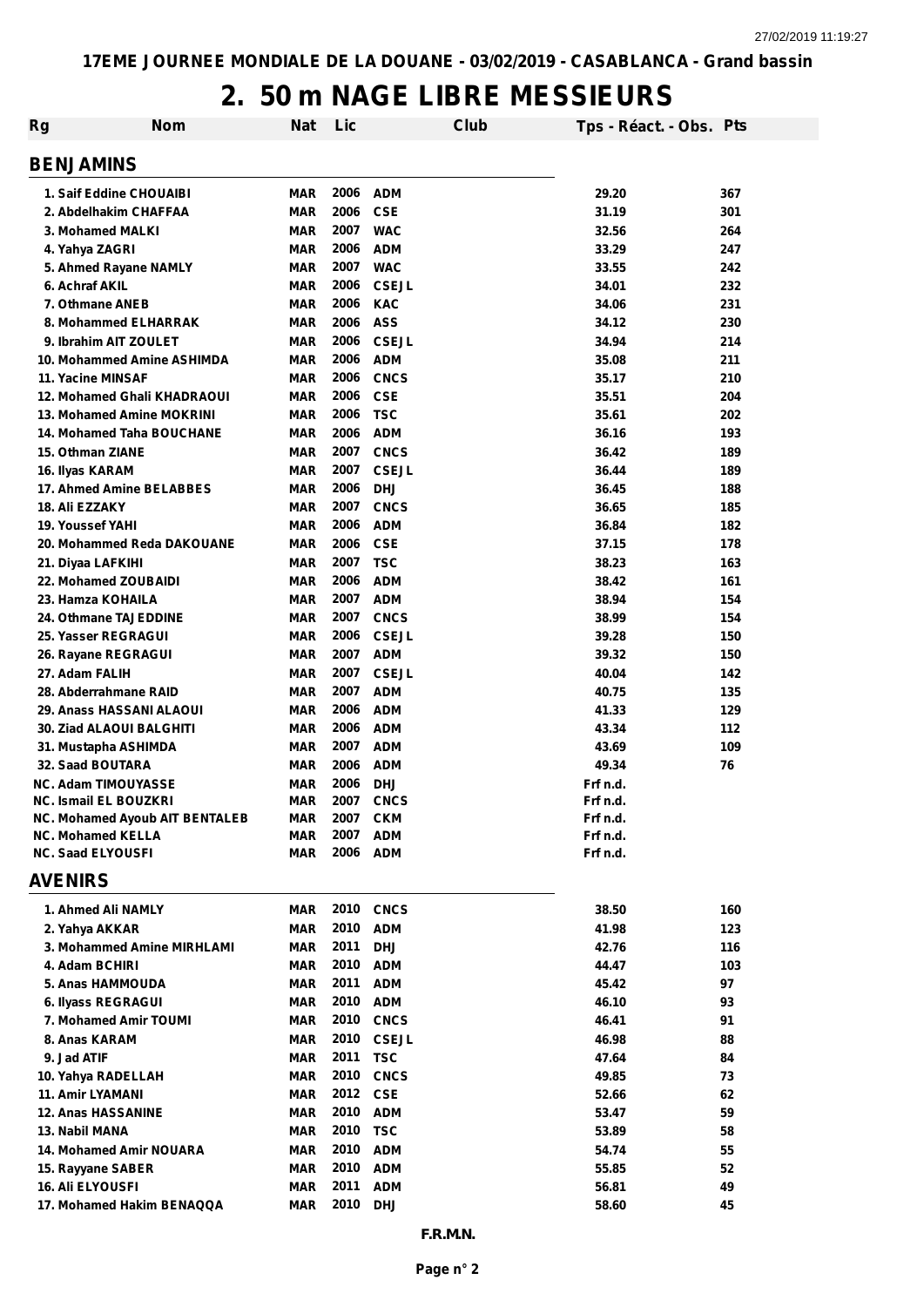#### **2. 50 m NAGE LIBRE MESSIEURS**

| Rg                                  | <b>Nom</b> | <b>Nat</b> | Lic  |              | Club | Tps - Réact. - Obs. Pts |    |
|-------------------------------------|------------|------------|------|--------------|------|-------------------------|----|
| <b>AVENIRS</b>                      |            |            |      |              |      |                         |    |
| 18. Omar Yassine SAIQ               |            | <b>MAR</b> | 2010 | <b>ADM</b>   |      | 59.60                   | 43 |
| 19. Ahmed Khalil BARGAOUI           |            | <b>MAR</b> | 2010 | <b>ADM</b>   |      | 1:02.24                 | 37 |
| 20. Mohamed Adam ZARAIDI            |            | <b>MAR</b> | 2011 | <b>ADM</b>   |      | 1:05.27                 | 32 |
| 21. Salim CHOUAIBI                  |            | <b>MAR</b> | 2011 | <b>ADM</b>   |      | 1:07.87                 | 29 |
| 22. Jad YAMOURI                     |            | <b>MAR</b> | 2011 | <b>ADM</b>   |      | 1:12.46                 | 24 |
| 23. Ziyad IGUIDER                   |            | <b>MAR</b> | 2010 | <b>ADM</b>   |      | 1:15.35                 | 21 |
| 24. Mohamed Yassine YAHI            |            | <b>MAR</b> | 2011 | <b>ADM</b>   |      | 1:15.93                 | 20 |
| 25. Youness JAOUI                   |            | <b>MAR</b> | 2012 | <b>CSEJL</b> |      | 1:19.61                 | 18 |
| 26. Zakaria KRIM                    |            | <b>MAR</b> | 2012 | <b>ADM</b>   |      | 1:25.72                 | 14 |
| <b>NC. Elmehdi ELKHOMSI</b>         |            | <b>MAR</b> | 2010 | <b>CKM</b>   |      | Frf n.d.                |    |
| <b>NC. Walid BELALI</b>             |            | <b>MAR</b> | 2010 | <b>ADM</b>   |      | Frf n.d.                |    |
| <b>NC. Rayane STATI</b>             |            | <b>MAR</b> | 2010 | <b>ADM</b>   |      | Frf n.d.                |    |
| <b>NC. Adnane BELAIDI</b>           |            | <b>MAR</b> | 2010 | <b>CSE</b>   |      | Frf n.d.                |    |
| <b>NC. Mohamed Amine ELOUAHMANI</b> |            | <b>MAR</b> | 2010 | <b>CSE</b>   |      | Frf n.d.                |    |
|                                     |            |            |      |              |      |                         |    |

*F.R.M.N.*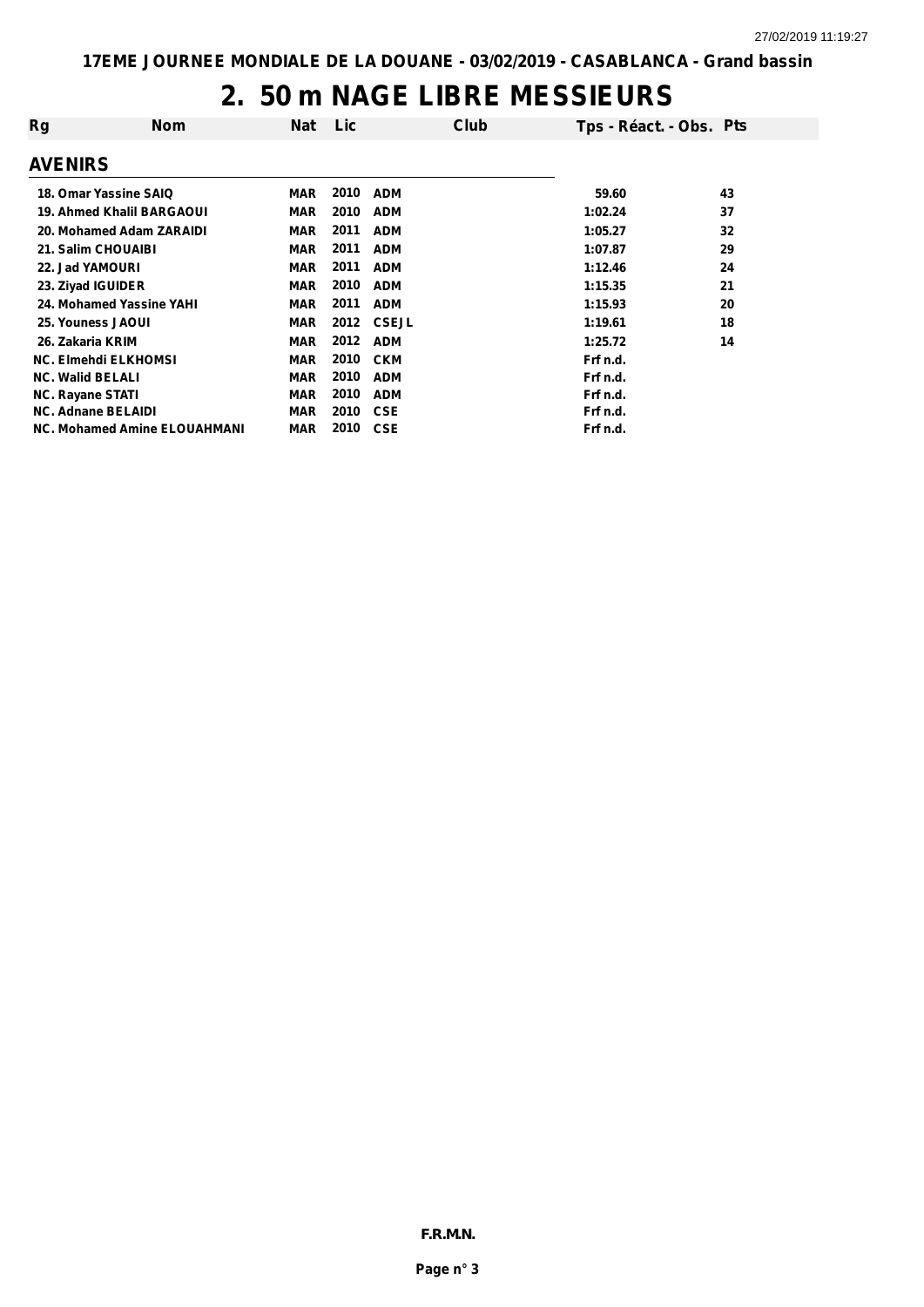# **3. 50 m PAPILLON MESSIEURS**

| Rg                                                  | <b>Nom</b> | Nat                      | Lic          |                            | Club | Tps - Réact. - Obs. Pts |           |
|-----------------------------------------------------|------------|--------------------------|--------------|----------------------------|------|-------------------------|-----------|
| <b>SENIORS</b>                                      |            |                          |              |                            |      |                         |           |
| 1. Abdelkrim ESSABIHI EDDAFALI                      |            | <b>MAR</b>               | 1999         | <b>ADM</b>                 |      | 27.58                   | 538       |
| 2. Yahya SOULHI                                     |            | <b>MAR</b>               | 1998         | <b>ADM</b>                 |      | 29.48                   | 440       |
| 3. Hamza EZZAHER                                    |            | <b>MAR</b>               | 1998         | <b>ADM</b>                 |      | 30.12                   | 413       |
| 4. Badr HASSOUNI                                    |            | <b>MAR</b>               | 1998         | <b>ADM</b>                 |      | 30.76                   | 387       |
| <b>NC. Mohamed OUAHMID</b>                          |            | <b>MAR</b>               | 1998         | <b>ADM</b>                 |      | Frf n.d.                |           |
| <b>NC. Mehdi EL HAZZAZ</b>                          |            | <b>MAR</b>               | 1991         | <b>ADM</b>                 |      | Frf n.d.                |           |
| <b>NC. Ahmed BENNAJEH</b>                           |            | <b>MAR</b>               | 1998         | <b>CSE</b>                 |      | Frf n.d.                |           |
| <b>JUNIORS</b>                                      |            |                          |              |                            |      |                         |           |
| 1. Omar HASSOUNI                                    |            | <b>MAR</b>               | 2001         | <b>ADM</b>                 |      | 30.88                   | 383       |
| 2. Yasser MAHASSINE                                 |            | <b>MAR</b>               | 2000         | <b>ADM</b>                 |      | 31.72                   | 353       |
| 3. Reyane ENNABTY                                   |            | <b>MAR</b>               | 2001         | <b>ADM</b>                 |      | 34.53                   | 274       |
| <b>NC. Yasser AYANE</b>                             |            | <b>MAR</b>               | 2001         | <b>CSE</b>                 |      | Frf n.d.                |           |
| <b>CADETS</b>                                       |            |                          |              |                            |      |                         |           |
| 1. Sami KIBAL                                       |            | <b>MAR</b>               | 2002         | <b>WAC</b>                 |      | 28.35                   | 495       |
| 2. Abdelmoughit MAMDOUH                             |            | <b>MAR</b>               | 2002         | <b>ADM</b>                 |      | 28.64                   | 480       |
| 3. Adam ZIANE                                       |            | <b>MAR</b>               | 2002         | <b>WAC</b>                 |      | 29.11                   | 457       |
| 4. Mohammed CHAFFAA                                 |            | <b>MAR</b>               | 2003         | <b>CSE</b>                 |      | 29.12                   | 457       |
| 5. Aymane MESLOUH                                   |            | <b>MAR</b>               | 2002         | <b>ADM</b>                 |      | 30.69                   | 390       |
| 6. Mohamed Reda MAMI                                |            | <b>MAR</b>               | 2002         | <b>TSC</b>                 |      | 33.56                   | 298       |
| 7. Fahd LAHMIDI                                     |            | <b>MAR</b>               | 2003         | <b>DHJ</b>                 |      | 34.63                   | 271       |
| 8. Zakaria NADIR                                    |            | <b>MAR</b>               | 2003<br>2003 | <b>ADM</b><br><b>DHJ</b>   |      | 37.65<br>Frf n.d.       | 211       |
| <b>NC. Alaa ABIR</b><br><b>NC. El Mehdi LAANAYA</b> |            | <b>MAR</b><br><b>MAR</b> | 2003         | <b>TSC</b>                 |      | Frf n.d.                |           |
| <b>NC. Walid RHZAL</b>                              |            | <b>MAR</b>               | 2003         | <b>UNO</b>                 |      | Frf n.d.                |           |
| <b>NC. Youssef BENJELLOUN</b>                       |            | <b>MAR</b>               | 2003         | <b>ADM</b>                 |      | Frf n.d.                |           |
| <b>NC. Oussama ELMAHBOUBI</b>                       |            | <b>MAR</b>               | 2002         | <b>ADM</b>                 |      | Frf n.d.                |           |
| <b>NC. Azzedine EL BADRE</b>                        |            | <b>MAR</b>               | 2003         | <b>CSE</b>                 |      | Frf n.d.                |           |
| <b>MINIMES</b>                                      |            |                          |              |                            |      |                         |           |
| 1. Adil NOUIRA                                      |            | <b>MAR</b>               | 2004 KAC     |                            |      | 38.24                   | 201       |
| <b>POUSSINS</b>                                     |            |                          |              |                            |      |                         |           |
| 1. Hamza KELLA                                      |            | <b>MAR</b>               | 2008         | <b>ADM</b>                 |      | 37.41                   | 215       |
| 2. Mohammed Rayane LYAMANI                          |            | <b>MAR</b>               | 2008         | <b>CSE</b>                 |      | 39.70                   | 180       |
| 3. Abdassalam ELALLOUCHI                            |            | <b>MAR</b>               | 2008         | <b>WAC</b>                 |      | 43.04                   | 141       |
| 4. Mohamed Amine BCHIRI                             |            | <b>MAR</b>               | 2008         | <b>ADM</b>                 |      | 44.00                   | 132       |
| 5. Mohammed ESSADEQ                                 |            | <b>MAR</b>               | 2009         | <b>CNCS</b>                |      | 45.27                   | 121       |
| 6. Riad ZOUBAIDI                                    |            | <b>MAR</b>               | 2008         | <b>ADM</b>                 |      | 45.67                   | 118       |
| 7. Mohamed Kamil RACHID                             |            | <b>MAR</b>               | 2009         | <b>ADM</b>                 |      | 47.03                   | 108       |
| 8. Yasser WADI                                      |            | <b>MAR</b>               | 2008         | <b>CSE</b>                 |      | 47.59                   | 104       |
| 9. Rayane LAALJI                                    |            | <b>MAR</b>               | 2008         | <b>TSC</b>                 |      | 47.81                   | 103       |
| 10. Abdellah SAOUT EL HAK                           |            | <b>MAR</b>               | 2008         | <b>CNCS</b>                |      | 48.19                   | 100       |
| 11. Redallah OUASTANE                               |            | <b>MAR</b><br><b>MAR</b> | 2009<br>2008 | <b>CNCS</b><br><b>CNCS</b> |      | 48.26<br>51.28          | 100<br>83 |
| 12. Ilyass ESSAYEH<br>13. Mohamed Adam HAMMANI      |            | <b>MAR</b>               | 2009         | <b>UNO</b>                 |      | 52.75                   | 76        |
| 14. Yasser EL ADAOUI                                |            | <b>MAR</b>               | 2008         | <b>ADM</b>                 |      | 52.78                   | 76        |
| 15. Jibril BENSEKRY                                 |            | <b>MAR</b>               | 2008         | <b>ADM</b>                 |      | 52.88                   | 76        |
| 16. Mohamed Ilyas NACHIT                            |            | <b>MAR</b>               | 2009         | <b>ADM</b>                 |      | 54.09                   | 71        |
| 17. Abdallah OUADDI                                 |            | <b>MAR</b>               | 2008         | <b>WAC</b>                 |      | 58.35                   | 56        |
| 18. Ayoub CHBIHI EL WAHOUDI                         |            | <b>MAR</b>               | 2009         | <b>ADM</b>                 |      | 59.84                   | 52        |
| 19. Rayane AKIL                                     |            | <b>MAR</b>               | 2008         | <b>CSEJL</b>               |      | 1:04.28                 | 42        |
| 20. Mohammed Iyad DAMI                              |            | <b>MAR</b>               | 2008         | <b>CSEJL</b>               |      | 1:10.61                 | 32        |
| <b>NC. Abdelhamid EL MOUEFFEQ</b>                   |            | <b>MAR</b>               | 2008         | <b>DHJ</b>                 |      | Frf n.d.                |           |
| NC. Noureddine DOUKKALI KACHI                       |            | <b>MAR</b>               | 2008         | <b>DHJ</b>                 |      | Frf n.d.                |           |
|                                                     |            |                          |              | F.R.M.N.                   |      |                         |           |
|                                                     |            |                          |              | Page n° 4                  |      |                         |           |
|                                                     |            |                          |              |                            |      |                         |           |
|                                                     |            |                          |              |                            |      |                         |           |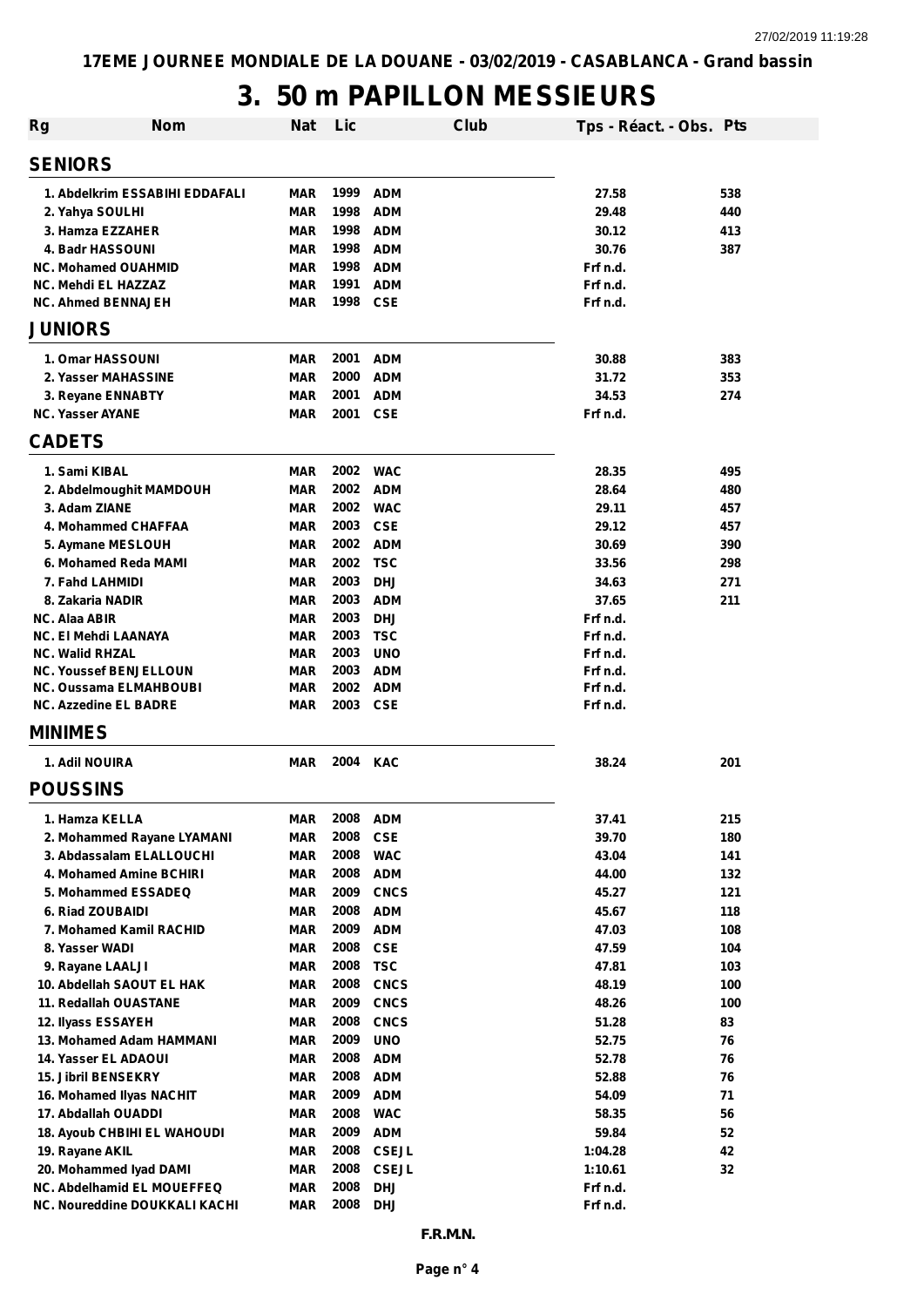# **3. 50 m PAPILLON MESSIEURS**

| Rg                         | <b>Nom</b>                   | Nat        | Lic  |            | <b>Club</b> | Tps - Réact. - Obs. Pts |   |
|----------------------------|------------------------------|------------|------|------------|-------------|-------------------------|---|
| <b>POUSSINS</b>            |                              |            |      |            |             |                         |   |
| <b>NC. Yassine BOUCHTI</b> |                              | MAR        | 2008 | <b>TSC</b> |             | Frf n.d.                |   |
| <b>NC. Othmane RHZAL</b>   |                              | MAR        | 2008 | <b>UNO</b> |             | Frf n.d.                |   |
| <b>NC. Salim KHOUDRI</b>   |                              | <b>MAR</b> | 2009 | <b>ADM</b> |             | Frf n.d.                |   |
|                            | <b>NC. Ahmed Zaid KORAIT</b> | MAR        | 2009 | <b>ADM</b> |             | Frf n.d.                |   |
| <b>NC. Rada DAHBI</b>      |                              | MAR        | 2008 | <b>ADM</b> |             | Frf n.d.                |   |
| <b>NC. Omar KORAIT</b>     |                              | MAR        | 2008 | <b>ADM</b> |             | Frf n.d.                |   |
|                            | <b>NC. Zakaria MAHASSINE</b> | <b>MAR</b> | 2008 | <b>ADM</b> |             | Frf n.d.                |   |
| <b>NC. Yahya BENZINE</b>   |                              | <b>MAR</b> | 2009 | <b>ADM</b> |             | <b>Dsg NI</b>           | 0 |
|                            | <b>NC. Ali BEN ABDELJLIL</b> | <b>MAR</b> | 2008 | <b>ADM</b> |             | Dsq NI                  | 0 |

*F.R.M.N.*